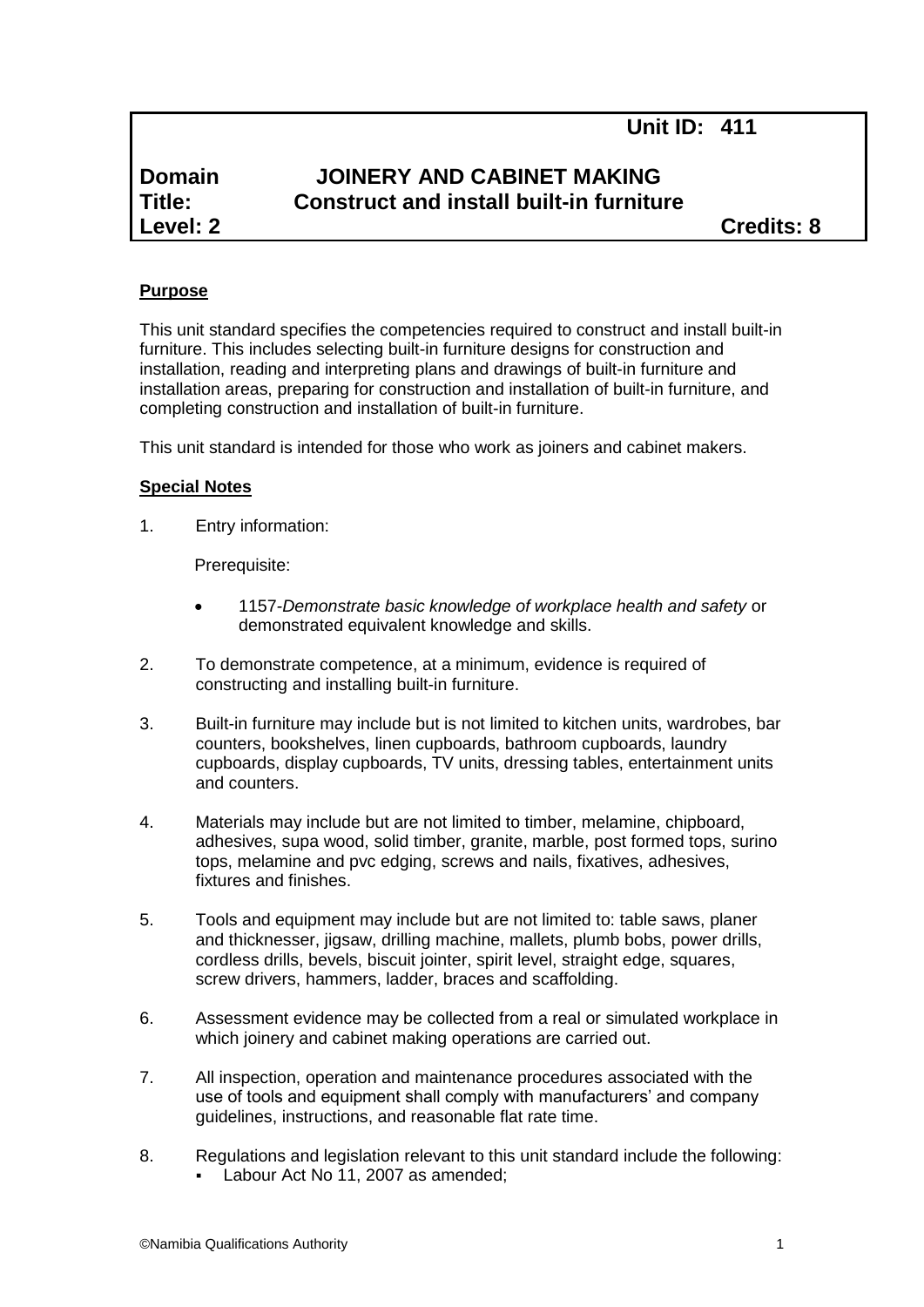- SABS 0400, NOSA, Local Authorities Act;
- Occupational Health and Safety Regulations No. 18, 1997 and all subsequent amendments.

# **Quality Assurance Requirements**

This unit standard and others within this subfield may be awarded by institutions which meet the accreditation requirements set by the Namibia Qualifications Authority and the Namibia Training Authority and which comply with the national assessment and moderation requirements. Details of specific accreditation requirements and the national assessment arrangements are available from the Namibia Qualifications Authority on www.namga.org and the Namibia Training Authority on [www.nta.com.na.](http://www.nta.com.na/)

# **Elements and Performance Criteria**

# **Element 1: Select built-in furniture designs for construction and installation**

# **Performance criteria**

- 1.1 Types of built-in furniture designs are identified and explained according to their functions.
- 1.2 Built-in furniture specifications in construction sketches, plans and drawings are identified.

## **Element 2: Read and interpret plans and drawings of built-in furniture and installation areas**

## **Range**

Legend refers to information on the drawing.

## **Performance criteria**

- 2.1 Dimensions for projects and locations are identified from plans and drawings.
- 2.2 Scales are interpreted.
- 2.3 Abbreviations and symbols are interpreted.
- 2.4 Legend is located on plans and drawings.

## **Element 3: Prepare for construction and installation of built-in furniture**

#### **Performance criteria**

3.1 Work instructions are used to determine job requirements, including location, type of installation, tolerances, process, finish and quality.